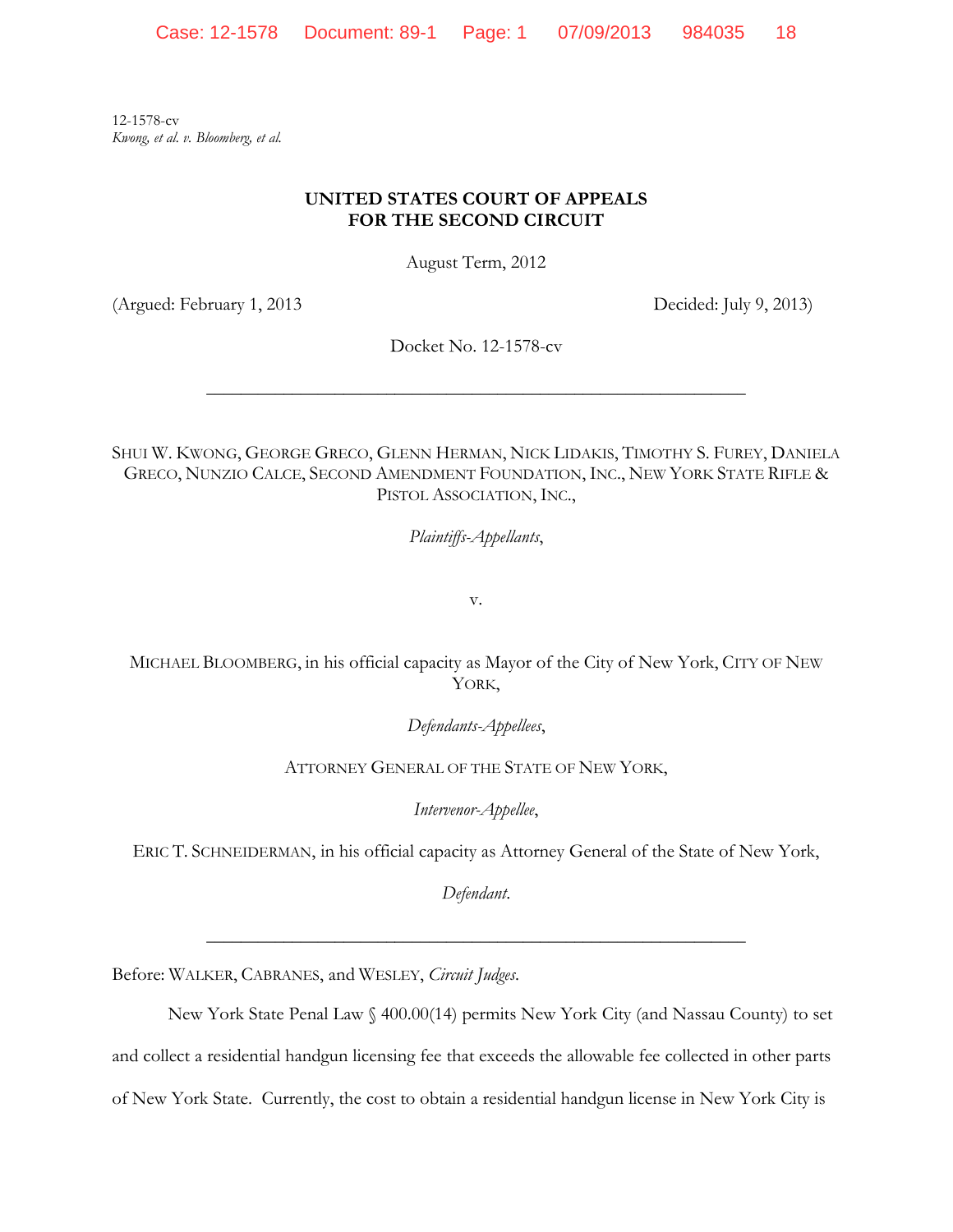\$340 for a license which lasts for three years. N.Y.C. Admin. Code § 10-131(a)(2); 38 RCNY § 5-28 (requiring renewal of handgun licenses every three years). In this appeal, which follows a grant of summary judgment dismissing the complaint in the United States District Court for the Southern District of New York (John G. Koeltl, *Judge*), we are asked to determine: (1) whether New York City Administrative Code  $\S$  10-131(a)(2), which sets the current residential handgun licensing fee in New York City at \$340, violates the Second Amendment; and (2) whether New York State Penal Law § 400.00(14), which allows New York City (and Nassau County) to set and collect a residential handgun licensing fee outside the \$3-10 range permitted in other jurisdictions in New York State, violates the Equal Protection Clause. We hold that both statutes survive constitutional scrutiny, and therefore affirm the judgment of the District Court.

Judge Walker concurs in the judgment of the Court in a separate opinion.

DAVID D. JENSEN, David Jensen PLLC, New York, NY, *for Plaintiffs-Appellants*.

SUSAN PAULSON (Francis F. Caputo, Michelle Goldberg-Cahn, *on the brief*), *for* Michael A. Cardozo, Corporation Counsel of the City of New York, New York, NY, *for Defendants-Appellees*.

SIMON HELLER (Barbara D. Underwood, Richard Dearing, *on the brief*), *for* Eric T. Schneiderman, Attorney General of the State of New York, New York, NY, *for Intervenor-Appellee*.

JOSÉ A. CABRANES, *Circuit Judge*:

New York State Penal Law § 400.00(14) permits New York City (and Nassau County) to set and collect a residential handgun licensing fee that exceeds the maximum fee allowable under state law in other parts of New York State. Currently, the cost to obtain a residential handgun license in New York City is \$340 for a license which lasts for three years. N.Y.C. Admin. Code § 10-131(a)(2); 38 RCNY § 5-28 (requiring renewal of handgun licenses every three years). In this appeal, which follows a grant of summary judgment dismissing the complaint in the United States District Court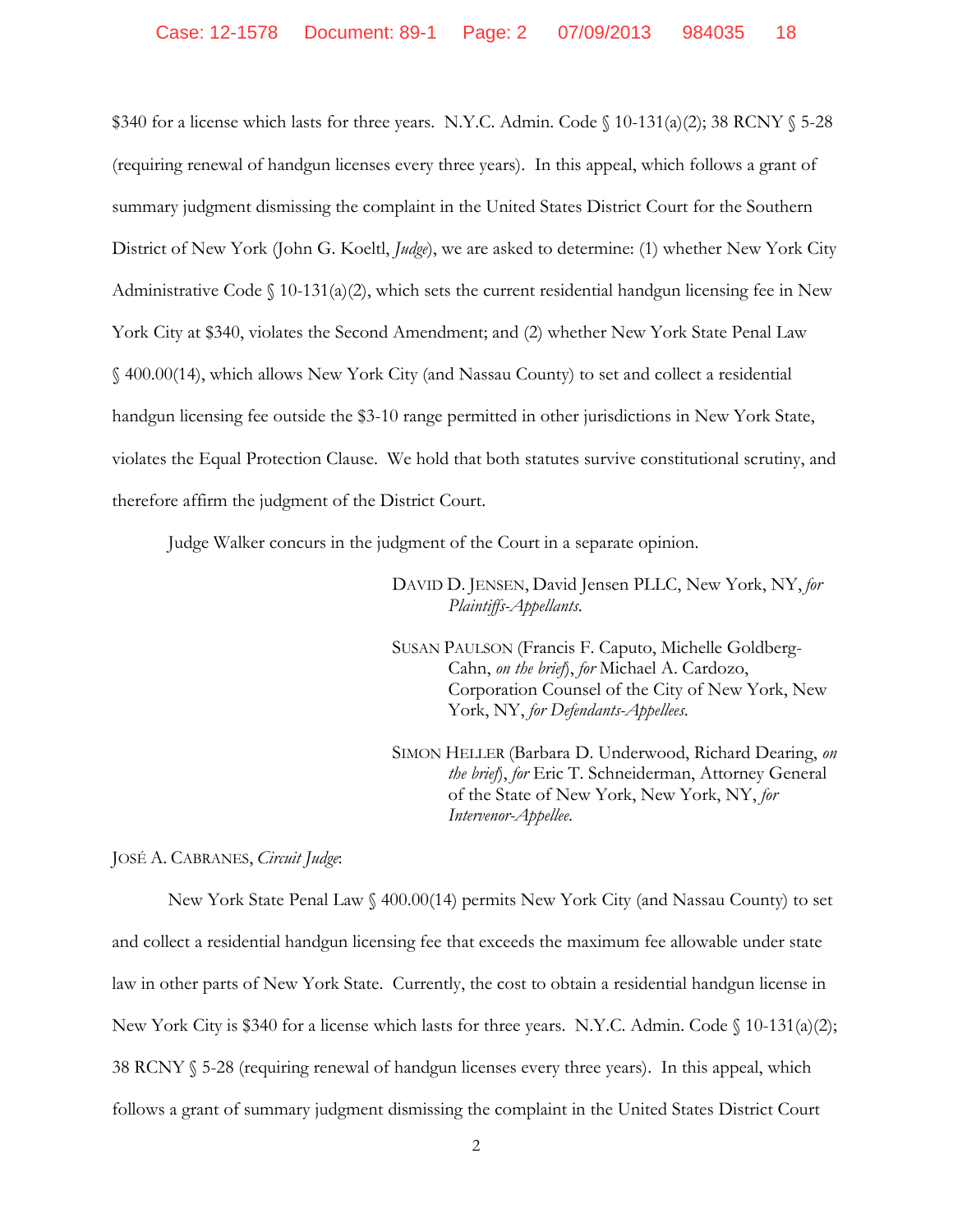for the Southern District of New York (John G. Koeltl, *Judge*), we are asked to determine: (1) whether New York City Administrative Code § 10-131(a)(2), which sets the current residential handgun licensing fee in New York City at \$340, violates the Second Amendment;<sup>1</sup> and (2) whether New York State Penal Law § 400.00(14), which allows New York City and Nassau County to set and collect a residential handgun licensing fee outside the \$3-10 range permitted in other jurisdictions in New York State, violates the Fourteenth Amendment's Equal Protection Clause.<sup>2</sup>

We hold that both statutes survive constitutional scrutiny, and therefore affirm the March 26, 2012 Opinion and Order of the District Court, which granted summary judgment in favor of the defendants and dismissed the complaint.

## **BACKGROUND**

Plaintiffs are individuals who have been issued residential handgun licenses<sup>3</sup> in New York

City, and two organizations, the Second Amendment Foundation and the New York State Rifle &

Pistol Association (jointly, "plaintiffs").<sup>4</sup> They bring this action pursuant to 42 U.S.C. § 1983,

asserting that: (1) New York City Administrative Code  $\{10-131(a)(2)\}$  ("Admin. Code  $\{10-131(a)(2)\}$ 

<sup>1</sup> The Second Amendment provides: "A well regulated Militia, being necessary to the security of a free State, the right of the people to keep and bear Arms, shall not be infringed." U.S. Const. amend. II.

<sup>2</sup> The Fourteenth Amendment provides, in relevant part: "No State shall make or enforce any law which shall abridge the privileges or immunities of citizens of the United States; nor shall any State deprive any person of life, liberty, or property, without due process of law; nor deny to any person within its jurisdiction the equal protection of the laws." U.S. Const. amend. XIV.

<sup>3</sup> In particular, this case involves residential "Premises License[s]," 38 RCNY § 5-23, which allow a license holder to "have and possess [a handgun] in his dwelling." N.Y. Penal Law § 400.00(2)(a). For ease of expression, we refer to these so-called "premises-residence handgun licenses," *see, e.g.*, *Rombom v. Kelly*, 901 N.Y.S.2d 29, 30 (1st Dep't 2010), as "residential handgun licenses."

<sup>4</sup> Before the District Court, but not on appeal, the New York Attorney General argued that plaintiffs lacked standing to bring this § 1983 action. The District Court held that the individual plaintiffs who paid \$340 and obtained a residential handgun license had standing to bring this action. *Kwong v. Bloomberg*, 876 F. Supp. 2d 246, 251-52 (S.D.N.Y. 2012). We agree. Because we are persuaded that the individual plaintiffs have standing, we need not address the standing arguments, left unresolved by the District Court, regarding the two organizational plaintiffs. *See, e.g.*, *Vill. of Arlington Heights v. Metro. Hous. Dev. Corp.*, 429 U.S. 252, 263-64 (1977) (declining to address whether an organization had standing after concluding that at least one individual plaintiff had standing); *see generally Disability Advocates, Inc. v. N.Y. Coal. for Quality Assisted Living, Inc.*, 675 F.3d 149, 156-59 (2d Cir. 2012) (discussing associational standing).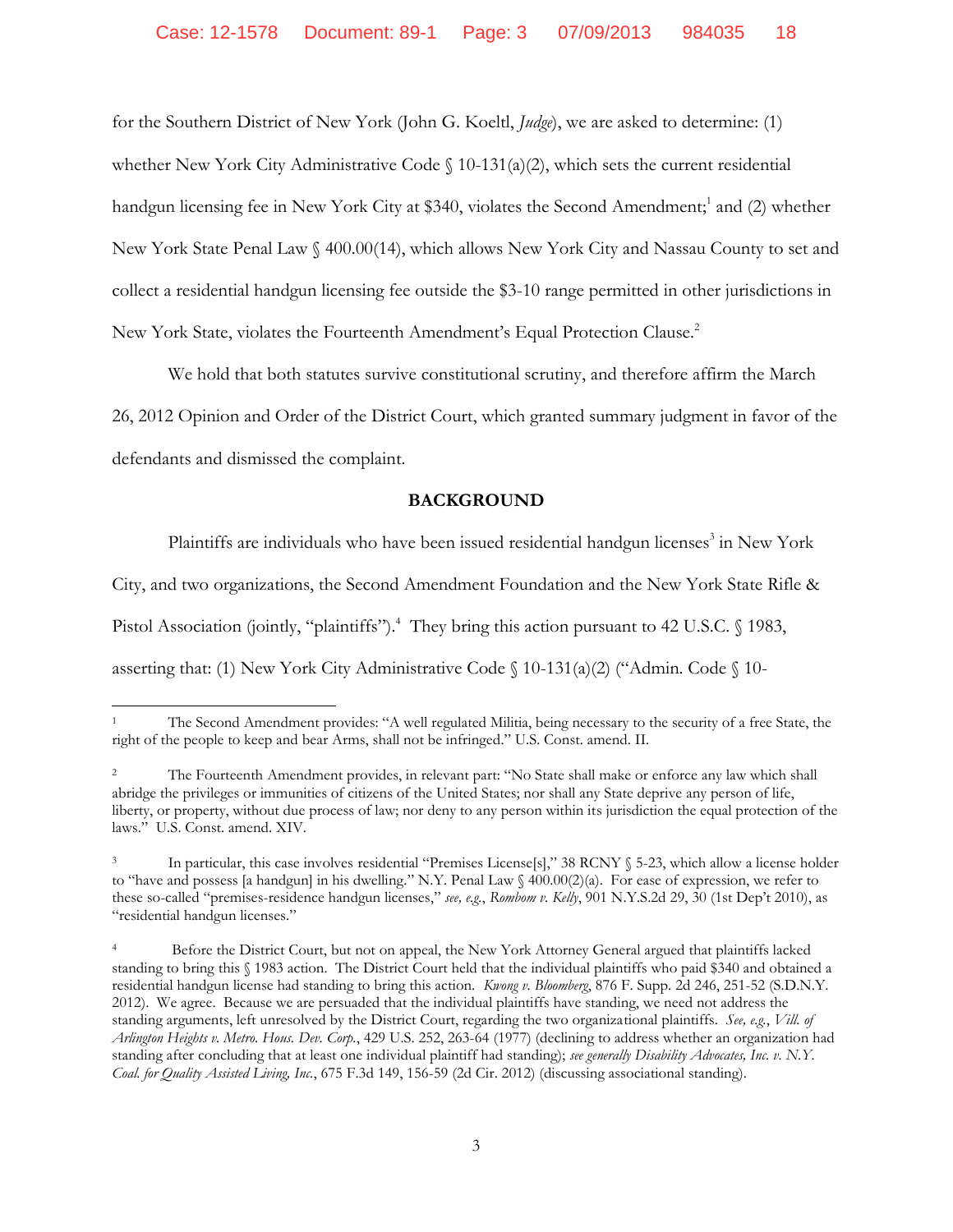$131(a)(2)$ ") violates the Second Amendment by requiring New York City residents to pay \$340<sup>5</sup> to obtain a residential handgun license; and (2) New York Penal Law § 400.00(14) ("Penal Law § 400.00(14)") violates the Equal Protection Clause of the Fourteenth Amendment by allowing New York City and Nassau County to charge a higher handgun licensing fee than other jurisdictions in New York State.

## **A. Factual Background**

In New York State, it is illegal to possess a handgun without a valid license, even if the handgun remains in one's residence. *See* N.Y. Penal Law §§ 265.01(1), 265.20(a)(3). In New York City, the New York City Police Department License Division ("License Division") is responsible for processing and issuing residential handgun licenses, as well as verifying that each applicant is eligible to receive such a license. *See id.* § 400.00(1), (4); 38 RCNY §§ 5-01(a), 5-02.

Penal Law § 400.00(14)—one of the statutes challenged by plaintiffs—sets the range of permissible fees that may be charged by localities for firearm licenses in New York State. Although that statute sets the general range of fees at between \$3 and \$10, it allows the New York City Council and the Nassau County Board of Supervisors to set licensing fees outside of this range. *See*  N.Y. Penal Law § 400.00(14). In relevant part, it provides:

In [New York City], the city council and in the county of Nassau the Board of Supervisors shall fix the fee to be charged for a license to carry or possess a pistol or revolver and provide for the disposition of such fees. Elsewhere in the state, the licensing officer shall collect and pay into the county treasury the following fees: for each license to carry or possess a pistol or revolver, not less than three dollars nor more than ten dollars as may be determined by the legislative body of the county . . . .

<sup>5</sup> In addition to the \$340 licensing fee, the record indicates that applicants are required to pay an additional \$94.25 fee for fingerprinting and background checks conducted by the New York State Division of Criminal Justice Services. This fee is paid only for initial applications, not for renewals, and is not contested on appeal.

<sup>6</sup> Although the License Division issues licenses for many different types of firearms, the questions presented in this appeal concern only the fee associated with obtaining a residential handgun license.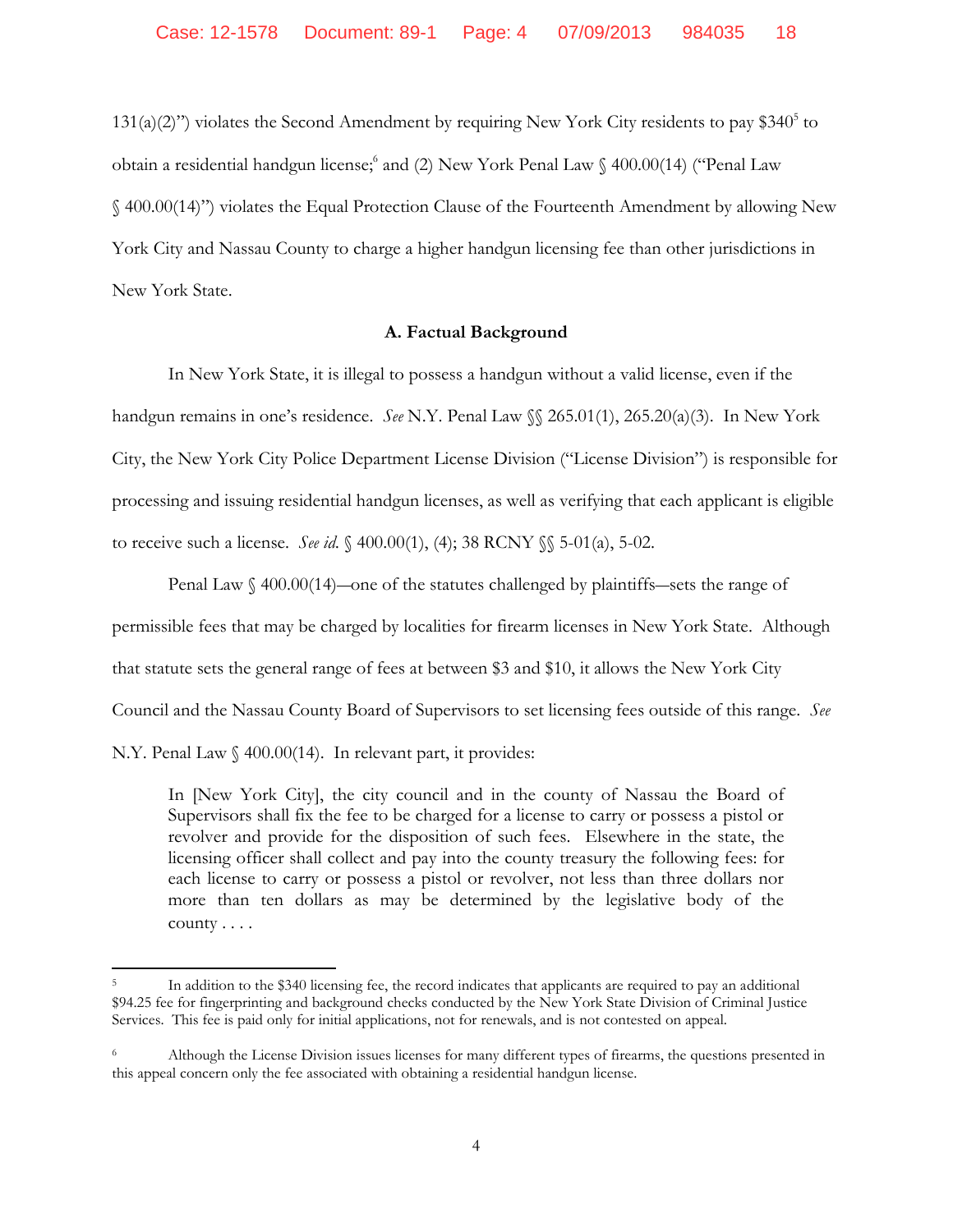*Id.* Pursuant to Admin. Code  $\int$  10-131(a)(2)—the other statute challenged by plaintiffs—New York City currently charges residents \$340 for a residential handgun license, which lasts for three years.<sup>7</sup>

The New York City Council has been authorized by state law to set its own licensing fee since 1947, independent of the licensing fee range allowed in other parts of the State. In 1948, the New York City Council set the fee at \$10 for an initial handgun license; the maximum fee allowed in other parts of New York State at that time was \$1.50. Between 1962 and 2004, the licensing fee in New York City was increased six times. In 2004, Local Law 37 amended Admin. Code § 10- 131(a)(2) to change the residential handgun license from a two-year permit with a fee of \$170 to the current three-year permit with a fee of \$340.<sup>8</sup> In practical terms, the amendment to  $\int$  10-131(a)(2) increased the cost for residential license holders of owning a handgun by \$28.33 per year.

The amendment to  $\{(10-131(a)(2) \text{ also permitted New York City substantially to recoup the})\}$ cost of processing license applications. In that regard, the New York City Office of Management and Budget ("OMB") prepared a "User Cost Analysis" to accompany the introduction of Local Law 37, and this report showed that in Fiscal Year 2003 the average administrative cost for each handgun license application processed by the License Division was \$343.49. *See* Joint App'x 370. The Committee on Finance of the New York City Council submitted a separate report detailing the costs and revenue associated with New York City's handgun licensing scheme. It stated that, although the costs associated with operating the licensing scheme exceeded \$6 million per year, the fees collected only amounted to \$3.35 million. *See id.* at 230. The report also estimated that the increased licensing

l

Nassau County currently charges residents \$200 for a five-year residential handgun license.

<sup>8</sup> Admin. Code  $\{10-131(a)(2)$  now provides:

Every license to carry or possess a pistol or revolver in the city may be issued for a term of no less than one or more than three years. Every applicant for a license to carry or possess a pistol or revolver in the city shall pay therefor, a fee of three hundred forty dollars for each original or renewal application for a three year license period or part thereof, a fee of ten dollars for each replacement application of a lost license.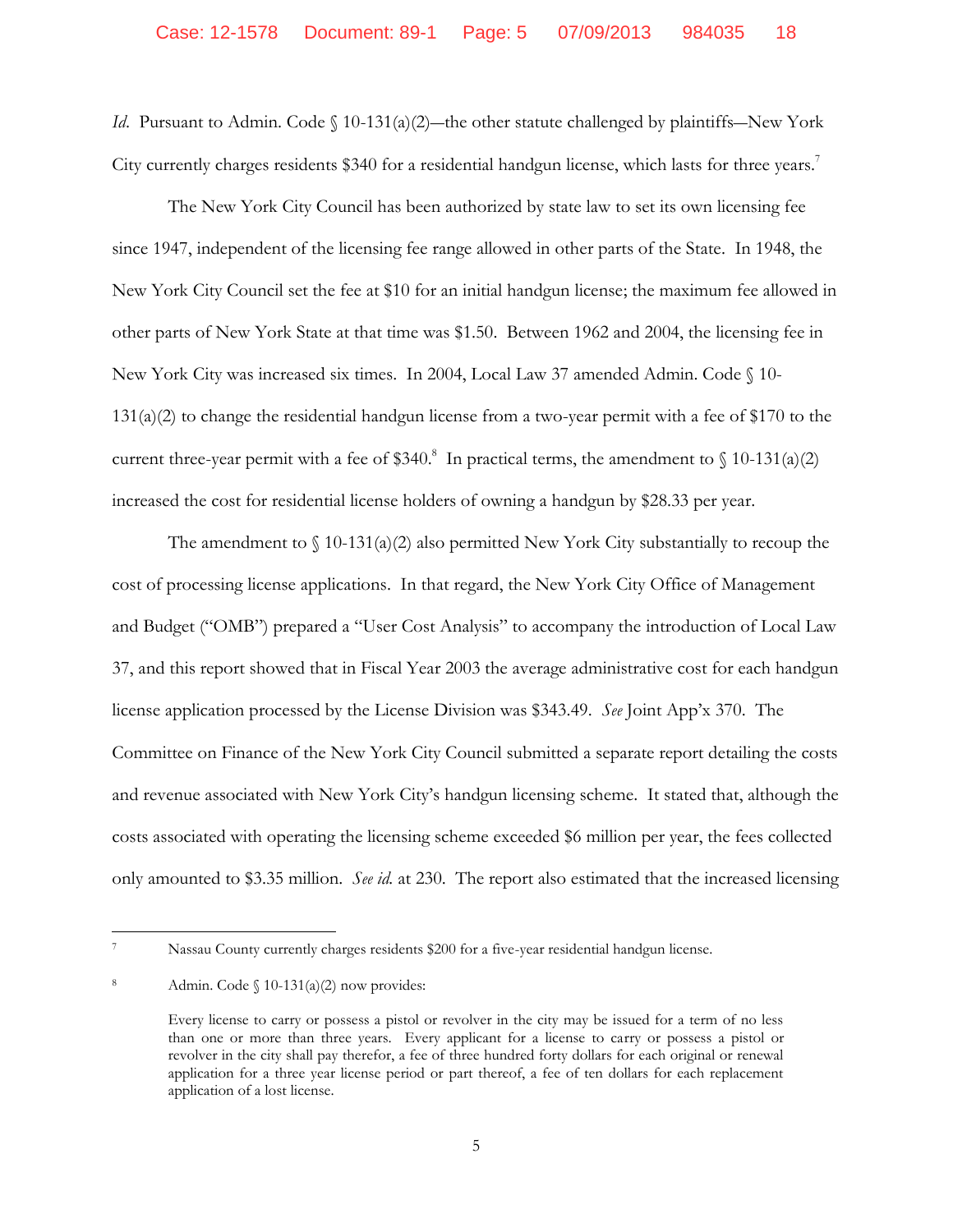fees (from \$170 per two-year license to \$340 per three-year license) would result in an additional \$1.1 million in revenue, *id.* at 231, and concluded that the pre-2004 licensing fee "d[id] not reflect the actual costs of licensing," *id.* at 234.

In 2010, the cost of New York City's licensing scheme again was studied by the New York Police Department ("NYPD") in conjunction with the OMB. This most recent study concluded each initial residential handgun application cost the License Division \$977.16 to process and that each renewal application cost \$346.92. *Id.* at 337, 384, 389.

#### **B. Procedural History**

Plaintiffs filed this action on April 5, 2011, against, *inter alia*, Michael Bloomberg (in his capacity as Mayor of New York City) and the City of New York (jointly, "the City"). By a stipulation dated May 19, 2011, the New York Attorney General ("NYAG") intervened to defend Penal Law  $\frac{6}{9}$  400.00(14)'s constitutionality.

On June 23, 2011, plaintiffs moved for summary judgment prior to the completion of any discovery. The City and the NYAG cross-moved for summary judgment on July 28, 2011.<sup>9</sup> On March 26, 2012, the District Court denied plaintiffs' motion for summary judgment and granted the cross-motions for summary judgment filed by the City and the NYAG. Judgment was entered on March 27, 2012.

With regard to Admin. Code  $\S$  10-131(a)(2), the District Court held that the \$340 fee did not impermissibly burden plaintiffs' Second Amendment rights under the Supreme Court's "fee jurisprudence" because it was designed to defray, and did not exceed, the administrative costs of regulating an individual's right to bear arms. *See Kwong v. Bloomberg*, 876 F. Supp. 2d 246, 253-58 (S.D.N.Y. 2012). In particular, the District Court noted that "[t]he plaintiffs offer no evidence

<sup>9</sup> The NYAG moved for summary judgment with regard to the part of the action directed at Penal Law § 400.00(14) only.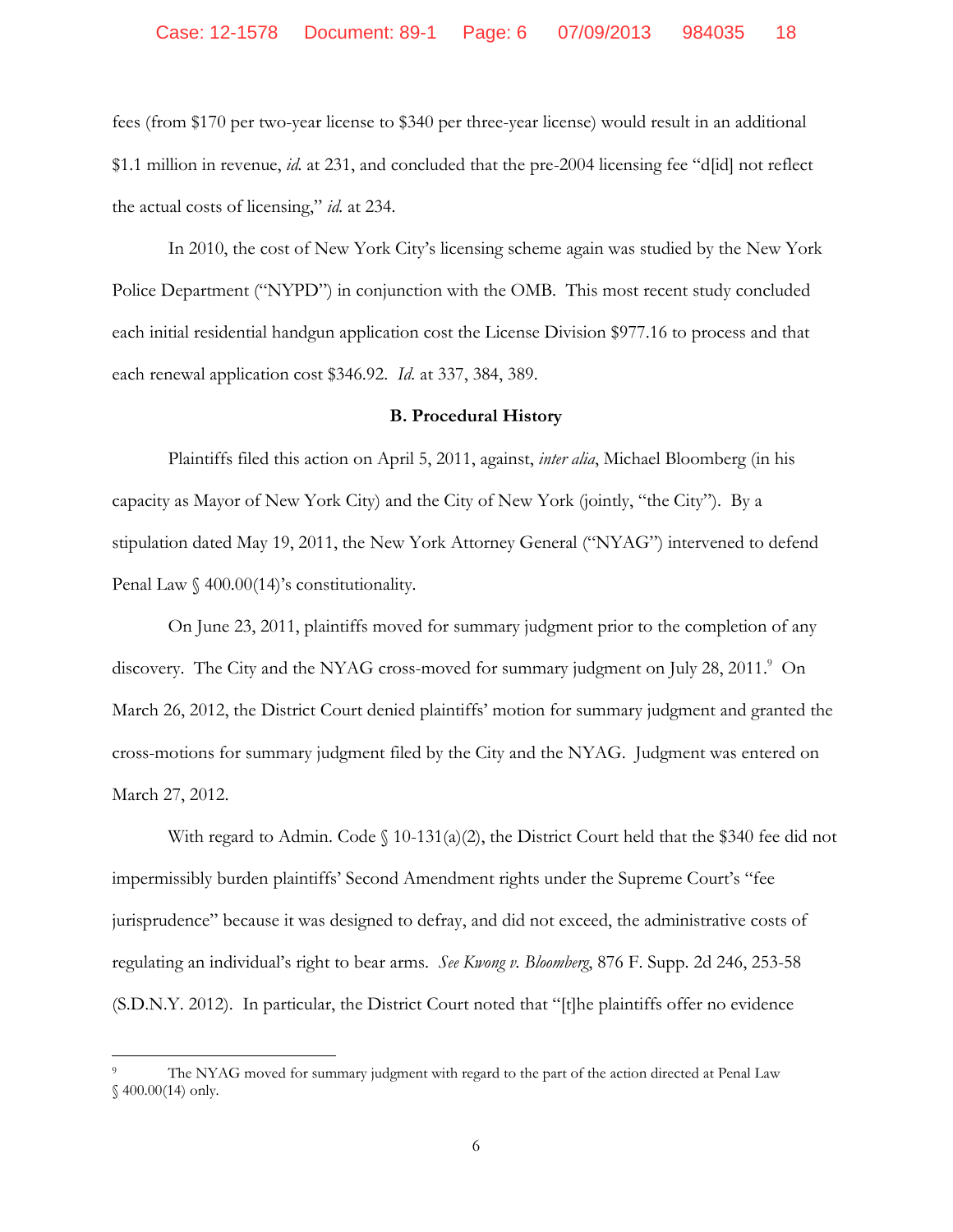disputing or rebutting the City Defendants' evidence that the application fees imposed by Admin. Code § 10-131(a)(2) do not exceed the administrative costs attendant to the licensing scheme." *Id.* at 257. The District Court also held that \$340 fee was "permissible if analyzed under the means-end scrutiny applicable to laws that burden the exercise of Second Amendment rights." *Id.* at 258. After determining that "intermediate scrutiny" was appropriate because "Admin. Code § 10-131(a)(2) does not effect a ban on handguns but only imposes a fee, [and therefore] the burden on the Second Amendment right is not severe," *id.* at 259, the District Court upheld the fee, finding that it "is substantially related to the[ ] important governmental interests [of promoting public safety and preventing gun violence] because the fee is designed to recover the costs attendant to the licensing scheme," *id.*

With regard to Penal Law  $\frac{6}{400.00(14)}$ , the District Court rejected plaintiffs' Equal Protection challenge under so-called "rational basis" review. It held that rational basis review was appropriate inasmuch as this state statute (1) did not involve any suspect classification, and (2) did not burden plaintiffs' Second Amendment rights because it *permitted*, rather than *required*, New York City to set a licensing fee higher than most jurisdictions in New York State. *Id.* at 260. The District Court also noted that "[e]ven if Penal Law § 400.00(14) could be viewed as disparately burdening the Second Amendment right by imposing a higher fee on New York City residents, the law would still pass constitutional muster." *Id.* at 261 n.13. Specifically, it stated that "[s]everal courts have declined to apply strict scrutiny [in similar circumstances because they] . . . have concluded that the Second Amendment analysis is sufficient to protect these rights[,] and [these courts] have either declined to conduct a separate equal protection analysis or have subjected the equal protection challenge to rational basis review." *Id.* (citing, *inter alia*, *Nordyke v. King*, 644 F.3d 776, 794 (9th Cir. 2011), *aff'd in relevant part*, 681 F.3d 1041 (9th Cir. 2012) (en banc)).

This appeal followed.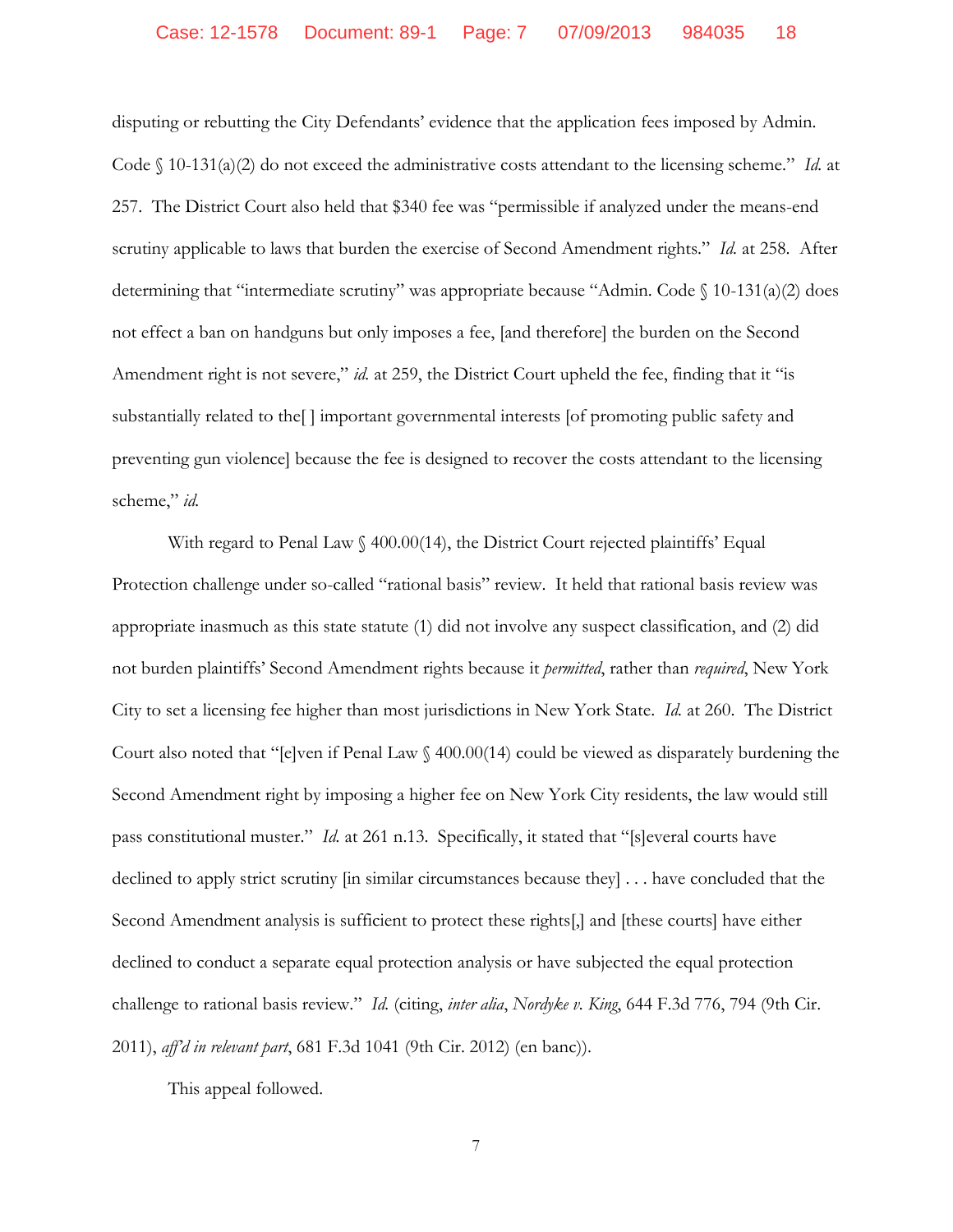### **DISCUSSION**

"We review an order granting summary judgment *de novo,* drawing all factual inferences in favor of the non-moving party." *Viacom Int'l, Inc. v. YouTube, Inc.*, 676 F.3d 19, 30 (2d Cir. 2012). Summary judgment is required if "there is no genuine dispute as to any material fact and the movant is entitled to judgment as a matter of law." Fed. R. Civ. P. 56(a); *see also Lyons v. Lancer Ins. Co.*, 681 F.3d 50, 56 (2d Cir. 2012).

### **A. Admin. Code § 10-131(a)(2) Is Constitutional**

The first issue to which we turn is whether the \$340 handgun licensing fee imposed by Admin. Code § 10-131(a)(2) violates the Second Amendment, *see* note 1, *ante*, which is "fully applicable to the States" through the Fourteenth Amendment, *McDonald v. City of Chicago*, 130 S. Ct. 3020, 3026 (2010). The Supreme Court has held that the Second Amendment "confer[s] an individual right to keep and bear arms." *District of Columbia v. Heller*, 554 U.S. 570, 595 (2008). It also has recognized, however, that the Second Amendment right to keep and bear arms "[i]s not unlimited, just as the First Amendment's right of free speech [i]s not." *Id.* (citation omitted).

Plaintiffs' central argument against Admin. Code  $\{(10-131(a)/2)$  is that it cannot survive constitutional scrutiny because the \$340 licensing fee places too great a burden on their Second Amendment rights. We disagree.

### **i. The \$340 Fee Is Permissible Under the Supreme Court's "Fee Jurisprudence"**

We first consider whether the licensing fee of Admin. Code  $\binom{10-131(a)(2)}{2}$  is a permissible licensing fee. The Supreme Court's "fee jurisprudence" has historically addressed the constitutionality of fees charged by governmental entities on expressive activities protected by the First Amendment―such as fees charged to hold a rally or parade. Two district court decisions that have considered the issue in the wake of *Heller* and *McDonald* have used the same analytical framework to consider similar claims involving the exercise of Second Amendment rights. *See Justice*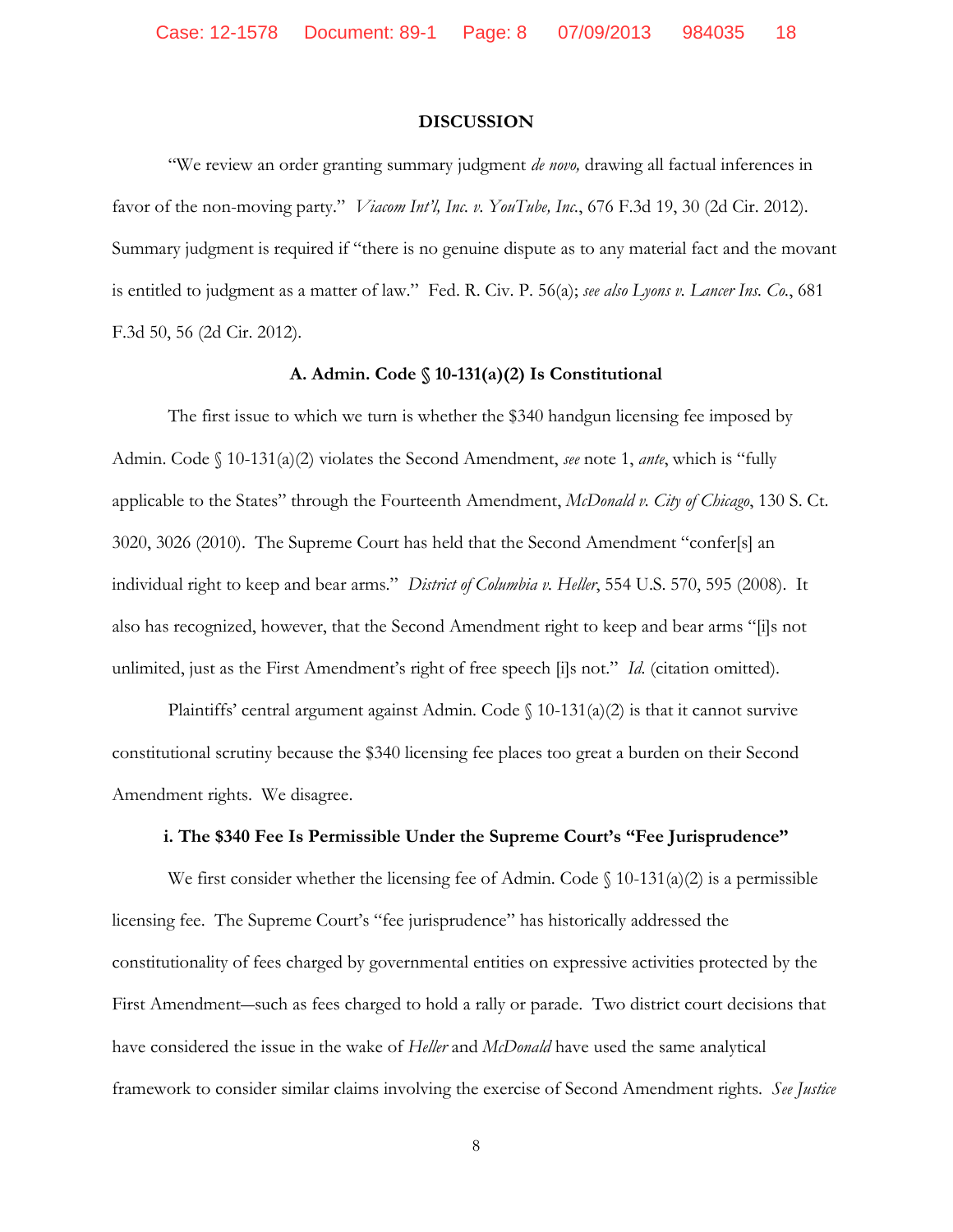*v. Town of Cicero*, 827 F. Supp. 2d 835, 842 (N.D. Ill. 2011); *Heller v. District of Columbia*, 698 F. Supp. 2d 179, 190-92 (D.D.C. 2010), *aff'd in part, rev'd in part on other grounds*, 670 F.3d 1244 (D.C. Cir. 2011). In both of these cases, the courts have upheld the contested licensing or registration fees. We agree that the Supreme Court's First Amendment fee jurisprudence provides the appropriate foundation for addressing plaintiffs' fee claims under the Second Amendment. *See McDonald*, 130 S. Ct. at 3056 (Scalia, J., concurring) (noting similarities between the scope of the First Amendment and the Second Amendment); *Heller*, 554 U.S. at 595 (same); *cf*. *United States v. Decastro*, 682 F.3d 160, 167 (2d Cir. 2012) ("In deciding whether a law substantially burdens Second Amendment rights, it is therefore appropriate to consult principles from other areas of constitutional law, including the First Amendment (to which *Heller* adverted repeatedly).").

In the First Amendment context, the Supreme Court has held that governmental entities may impose licensing fees relating to the exercise of constitutional rights when the fees are designed "to meet the expense incident to the administration of the [licensing statute] and to the maintenance of public order in the matter licensed." *Cox v. New Hampshire*, 312 U.S. 569, 577 (1941) (quotation marks omitted). Put another way, imposing fees on the exercise of constitutional rights is permissible when the fees are designed to defray (and do not exceed) the administrative costs of regulating the protected activity. *E. Conn. Citizens Action Grp. v. Powers*, 723 F.2d 1050, 1056 (2d Cir. 1983) ("Licensing fees used to defray administrative expenses are permissible, but only to the extent necessary for that purpose."); *see Int'l Women's Day March Planning Comm. v. City of San Antonio*, 619 F.3d 346, 370 (5th Cir. 2010); *Nat'l Awareness Found. v. Abrams*, 50 F.3d 1159, 1165 (2d Cir. 1995) ("Thus, fees that serve not as revenue taxes, but rather as means to meet the expenses incident to the administration of a regulation and to the maintenance of public order in the matter regulated are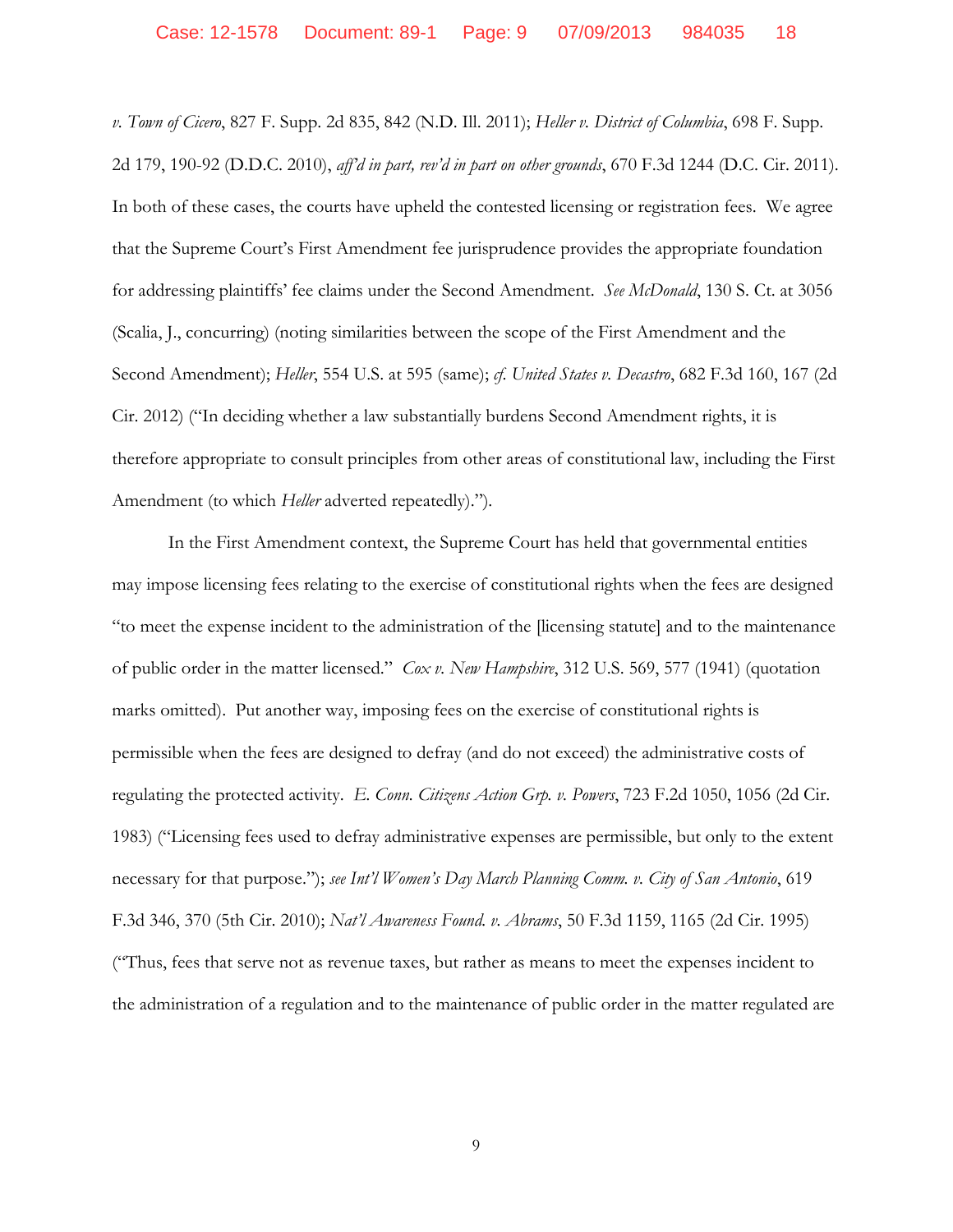constitutionally permissible."); <sup>10</sup> *see also Selevan v. N.Y. Thruway Auth.*, 711 F.3d 253, 259-61 (2d Cir. 2013) (upholding a toll bridge fee as "constitutional[ly] permissib[le]" in the "right to travel" context); *cf. Murdock v. Pennsylvania*, 319 U.S. 105, 113-14 (1943) (striking down a license tax that was "not a nominal fee imposed as a regulatory measure to defray the expenses of policing the activities in question"). $^{11}$ 

The undisputed evidence presented to the District Court demonstrates that the \$340 licensing fee is designed to defray (and does not exceed) the administrative costs associated with the licensing scheme. Indeed, the only relevant evidence presented to the District Court consisted of: (1) a report by the Committee of Finance of the New York City Council, stating that the revenue generated by the licensing fees in 2004―before the fee increase―covered just over half of the related expenses and "d[id] not reflect the actual costs of licensing," Joint App'x 230; and (2) a report by the OMB in 2003, noting that the cost per licensing application was \$343.49 in 2003 and recommending that the licensing fee be increased to \$340 for a three-year license "to recover costs," *id.* at 370. A 2010 User Cost Analysis performed by the OMB also showed that the licensing fee did not exceed the administrative costs of the scheme and only generated roughly 35% of the per-unit costs incurred by the City of New York to process initial residential handgun licenses. *Id.* at 333, 384.

Although plaintiffs are quick to argue that New York City's residential handgun licensing fee is significantly higher than the fee charged in other jurisdictions, this is simply not the test for

<sup>10</sup> We also observed in *National Awareness Foundation* that a fee is not unconstitutional "simply because the revenues derived therefrom are not limited solely to the costs of administrative activities, such as processing and issuing fees." 50 F.3d at 1166. A licensing fee might also be permissible, for example, when it defrays the cost of enforcing the licensing scheme, and the propriety of such a fee must be evaluated on a case-by-case basis. *Id.*

<sup>11</sup> Plaintiffs argue briefly, in reliance on *Murdock*, that the \$340 licensing fee cannot withstand scrutiny because it is not "a nominal fee." This argument, however, specifically has been rejected by the Supreme Court. *Forsyth Cnty. v. Nationalist Movement*, 505 U.S. 123, 137 (1992) ("This sentence [in *Murdock*] does not mean that an invalid fee can be saved if it is nominal, or that only nominal charges are constitutionally permissible."); *see also Am. Target Adver., Inc. v. Giani*, 199 F.3d 1241, 1248-49 (10th Cir. 2000); *N.E. Ohio Coal. for Homeless v. City of Cleveland*, 105 F.3d 1107, 1110 (6th Cir. 1997). Accordingly, we reject plaintiffs' argument that a fee must be "nominal" for it to be permissible under the Supreme Court's "fee jurisprudence."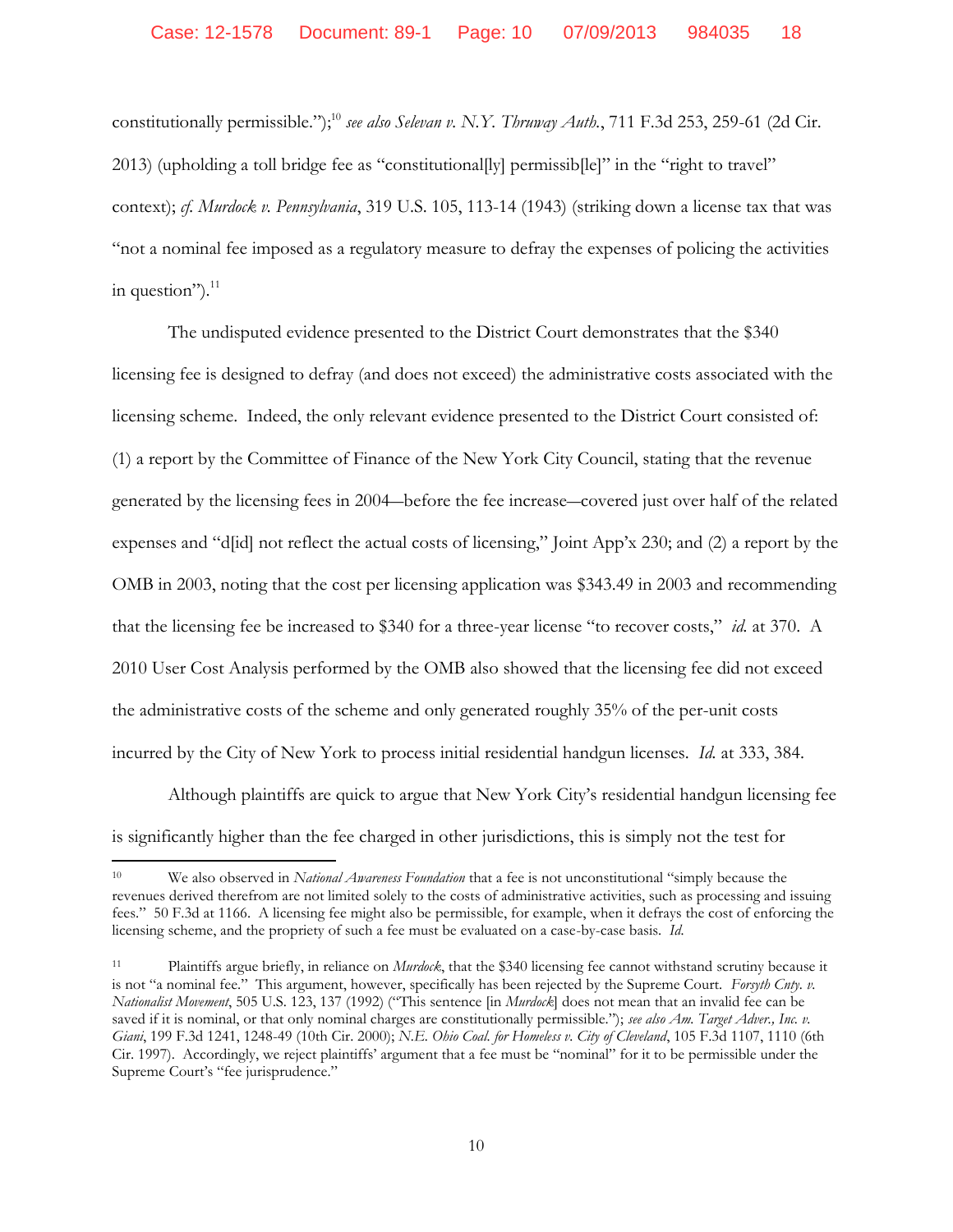assessing the validity of a licensing fee. Even assuming that an otherwise proper fee might be impermissible if it were so high as to be exclusionary or prohibitive, plaintiffs provide nothing beyond unsubstantiated assertions to suggest that the \$340 fee for a three-year license reaches this level. Moreover, the facts of this case demonstrate that the \$340 fee was not prohibitive or exclusionary as applied to these individual plaintiffs because they all were able to obtain the residential handgun licenses that they sought.<sup>12</sup> In light of these principles and the evidence presented in the record, we hold that the District Court correctly concluded that Admin. Code § 10- 131(a)(2) imposes a constitutionally permissible "fee."

### **ii. The \$340 Fee Is Not an Unconstitutional Burden**

We next consider whether Admin. Code  $\int$  10-131(a)(2)'s \$340 fee imposes an unconstitutional burden on the exercise of plaintiffs' Second Amendment rights. In *United States v. Decastro*, we held that the appropriate level of scrutiny under which a court reviews a statute or regulation in the Second Amendment context is determined by how substantially that statute or regulation burdens the exercise of one's Second Amendment rights. 682 F.3d at 164. We further explained that where the burden imposed by a regulation on firearms is a "marginal, incremental *or even appreciable restraint* on the right to keep and bear arms," it will not be subject to heightened scrutiny. *Id.* at 166 (emphasis supplied). "Rather, heightened scrutiny is triggered only by those restrictions that (like the complete prohibition on handguns struck down in *Heller*) *operate as a substantial burden* on the ability of law-abiding citizens to possess and use a firearm for self-defense (or for other lawful purposes)." *Id.* (emphasis supplied); *see also Nordyke*, 644 F.3d at 786 ("[O]nly

l

<sup>12</sup> This challenge does not present us with the hypothetical situation where a plaintiff was unable to obtain a residential handgun license on account of an inability to pay the \$340 fee. *See United States v. Skoien*, 614 F.3d 638, 645 (7th Cir. 2010) (en banc), *cert. denied*, 131 S. Ct. 1674 (2011) ("A person to whom a statute properly applies can't obtain relief based on arguments that a differently situated person might present.").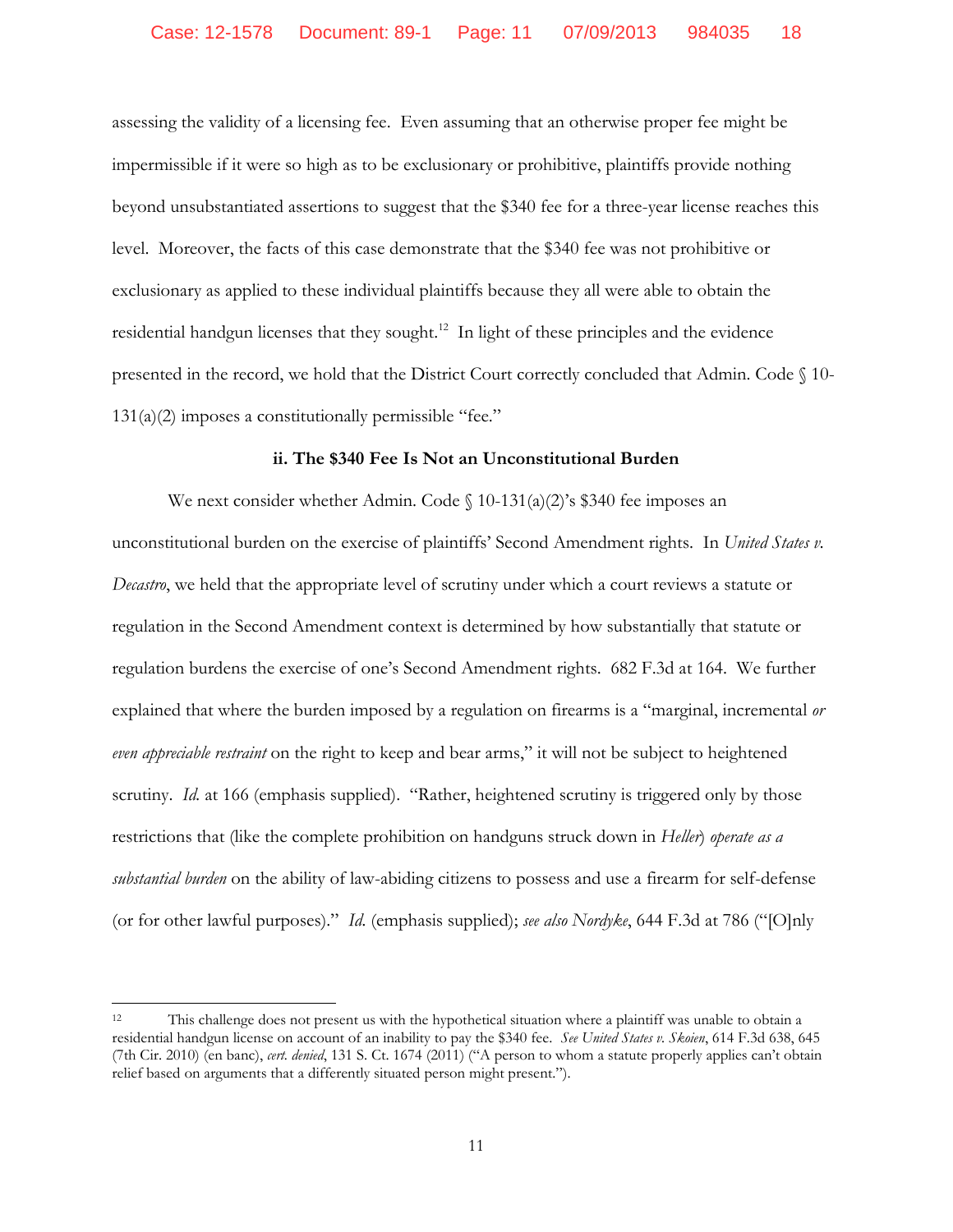regulations which substantially burden the right to keep and to bear arms trigger heightened scrutiny under the Second Amendment.").<sup>13</sup>

On the facts of this case, we find it difficult to say that the licensing fee, which amounts to just over \$100 per year, is anything more than a "marginal, incremental or even appreciable restraint" on one's Second Amendment rights―especially considering that plaintiffs have put forth *no evidence* to support their position that the fee is prohibitively expensive. 14 *See Decastro*, 682 F.3d at 166 (holding that heightened scrutiny is not appropriate where the regulation does not impose a "substantial burden on the ability of [plaintiffs] to possess and use a firearm for self-defense"); *see also Kwong*, 876 F. Supp. 2d at 259 (noting that because "Admin. Code § 10-131(a)(2) does not effect a ban on handguns but only imposes a fee, the burden on the Second Amendment right is not severe"). Indeed, the fact that the licensing regime makes the exercise of one's Second Amendment rights more expensive does not necessarily mean that it "substantially burdens" that right. *See Nordyke*, 644 F.3d at 787-88 ("Similarly, a law does not substantially burden a constitutional right simply because it makes the right more expensive or more difficult to exercise."); *see also Planned Parenthood of Se. Pa. v. Casey*, 505 U.S. 833, 874 (1992) ("The fact that a law which serves a valid purpose, one not designed to strike at the right itself, has the incidental effect of making it more difficult or more expensive to [exercise the right] cannot be enough to invalidate it."); *cf. Heller*, 554

<sup>13</sup> Other circuits have applied similar analytical frameworks to review provisions that regulate Second Amendment rights. *See, e.g.*, *United States v. Masciandaro*, 638 F.3d 458, 470 (4th Cir. 2011) (applying a sliding scale approach to determine the level of scrutiny applicable to laws that burden Second Amendment rights); *Heller v. District of Columbia*, 670 F.3d 1244, 1261-62 (D.C. Cir. 2011); *Ezell v. City of Chicago*, 651 F.3d 684, 708 (7th Cir. 2011); *United States v. Reese*, 627 F.3d 792, 801 (10th Cir. 2010); *United States v. Marzzarella*, 614 F.3d 85, 96-97 (3d Cir. 2010). Because the District Court's opinion in the instant case was issued before *Decastro* was decided, it relied on some of these cases from our sister Circuits to determine the appropriate framework under which to analyze plaintiffs' constitutional challenge to Admin. Code § 10-131(a)(2).

<sup>14</sup> As noted above, each individual plaintiff was able to, and did, obtain a residential handgun license.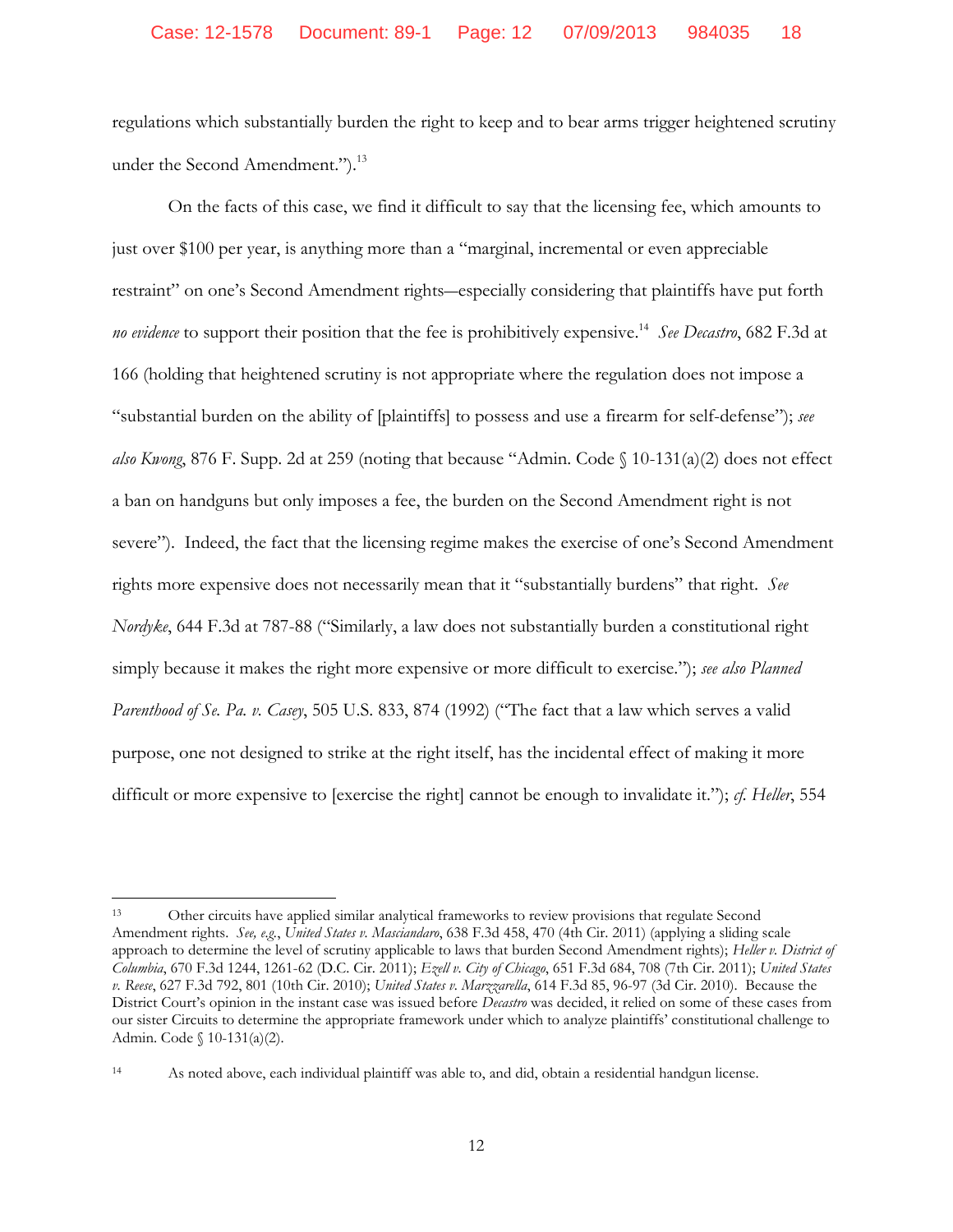U.S. at 626-27 ("[N]othing in our opinion should be taken to cast doubt on . . . laws imposing conditions and qualifications on the commercial sale of arms.").

But we need not definitively decide that applying heightened scrutiny is unwarranted here<sup>15</sup> because we agree with the District Court that Admin. Code  $\int$  10-131(a)(2) would, in any event, survive under the so-called "intermediate" form of heightened scrutiny.<sup>16</sup> Under this test, a regulation that burdens a plaintiff's Second Amendment rights "passes constitutional muster if it is substantially related to the achievement of an important governmental interest." *Kachalsky v. Cnty. of Westchester*, 701 F.3d 81, 96 (2d Cir. 2012).

We recently observed that "New York has substantial, indeed compelling, governmental interests in public safety and crime prevention." *Id.* at 97. Because the record demonstrates that the licensing fee is designed to allow the City of New York to recover the costs incurred through operating its licensing scheme, which is designed to promote public safety and prevent gun violence, we agree with the District Court that Admin. Code  $\int$  10-131(a)(2) easily survives "intermediate

l

<sup>15</sup> In his concurring opinion, Judge Walker asserts that Admin. Code § 10-131(a)(2) must be subject to "intermediate scrutiny" because "[a]ny non-nominal licensing fee necessarily constitutes a substantial burden" on one's Second Amendment rights. Concurrence, at 4, *post*. Beyond the lack of legal authority to support this proposition, *see id.*, we find such an assertion particularly problematic on the facts of this case because plaintiffs have put forward *no evidence* to suggest that Admin. Code § 10-131(a)(2) operates as a "substantial burden." Although we are mindful that a hypothetical licensing fee *could be* so high as to constitute a "substantial burden" and that any licensing fee *could* "substantially burden" a hypothetical plaintiff's Second Amendment rights, we are not confronted with a hypothetical fee or a hypothetical plaintiff. Accordingly, we need not—and do not—decide whether heightened scrutiny is appropriate here because we conclude that Admin. Code § 10-131(a)(2) survives "intermediate scrutiny."

Moreover, it is unclear to us where the dividing line between a "nominal" fee and a "non-nominal" fee is located. Judge Walker's concurring opinion provides no answer, and instead of attempting to draw a line between "nominal" and "non-nominal" fees, we think it a far better approach to require plaintiffs to put forth *at least some* evidence to suggest that a fee operates as a "substantial burden." In any event, we emphasize that this disagreement with Judge Walker amounts to an academic exercise inasmuch as we do not decide whether heightened scrutiny is warranted in the circumstances here presented.

<sup>16</sup> Because Admin. Code  $\binom{10-131(a)(2)}{2}$  does not ban the right to keep and bear arms but only imposes a burden on the right, we agree with the District Court that strict scrutiny is not appropriate here. *See Kachalsky v. Cnty. of Westchester*, 701 F.3d 81, 93-97 (2d Cir. 2012) (applying intermediate scrutiny to a statute that required "proper cause" for the issuance of a concealed carry pistol license because the statute did "not burden the 'core' protection of selfdefense"); *Masciandaro*, 638 F.3d at 469-71 (applying intermediate scrutiny to a regulation that prohibited the possession of a loaded handgun in a vehicle in a national park); *Marzzarella*, 614 F.3d at 97 (same, where the regulation limited the possession of firearms with obliterated serial numbers).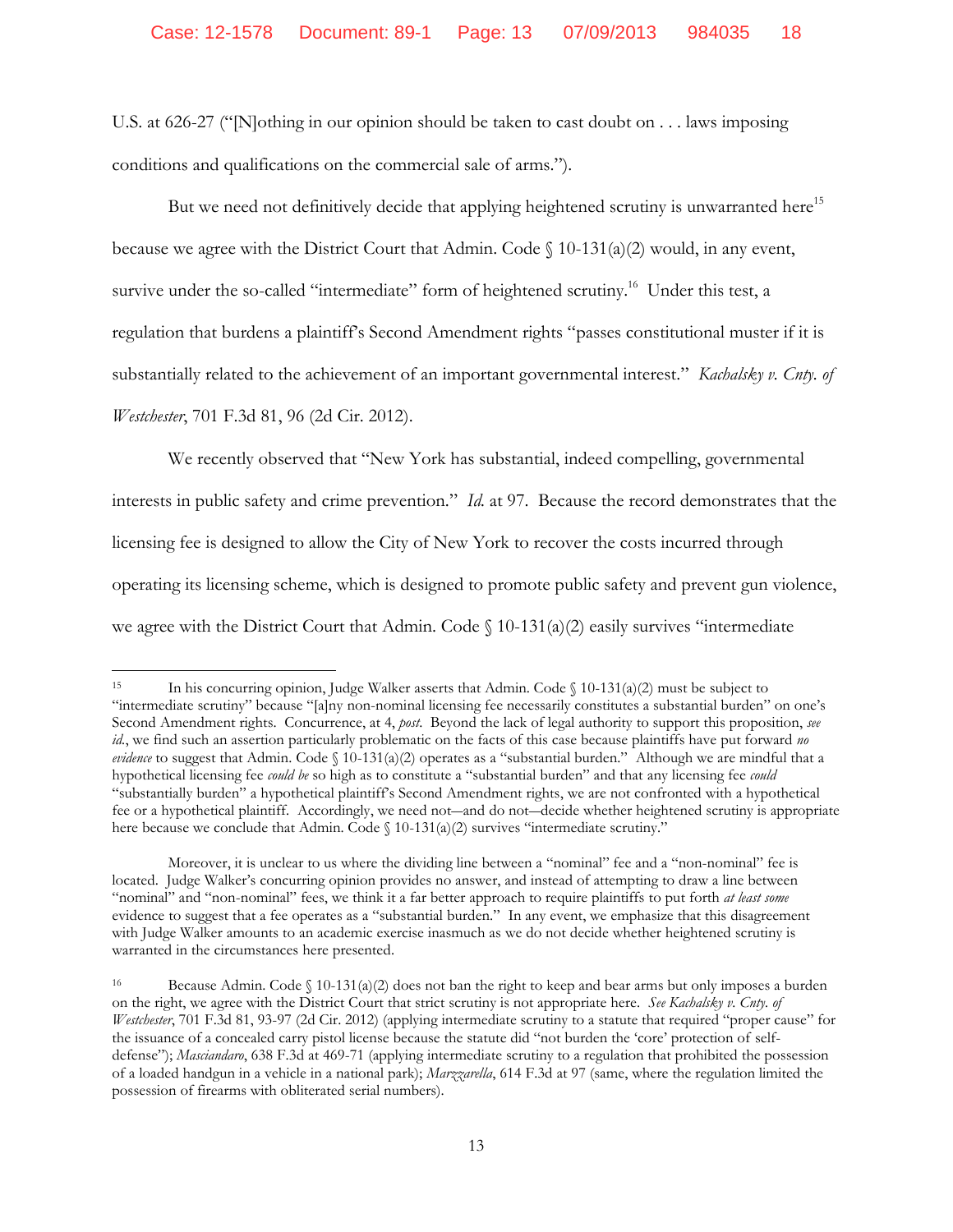scrutiny." *Kwong*, 876 F. Supp. 2d at 259 (finding that Admin. Code § 10-131(a)(2) "is substantially related to the[ ] important governmental interests [of promoting public safety and preventing gun violence] because the fee is designed to recover the costs attendant to the licensing scheme"); *see Bach v. Pataki*, 408 F.3d 75, 91 (2d Cir. 2005), *overruled on other grounds by McDonald*, 130 S. Ct. at 3026 (noting that the State "has a substantial and legitimate interest . . . in insuring the safety of the general public from individuals who, by their conduct, have shown themselves to be lacking the essential temperament or character which should be present in one entrusted with a dangerous instrument" (quotation marks omitted)); *see also Nat'l Awareness Found.*, 50 F.3d at 1167 ("In sum, we conclude that the \$80 fee . . . serves the legitimate purpose of defraying the expenses incident to the administration and enforcement of § 173-b(1)."); *cf. Ctr. for Auto Safety, Inc. v. Athey*, 37 F.3d 139, 145 (4th Cir. 1994) (holding that fees on certain types of solicitation were "narrowly tailored to further a legitimate governmental purpose" where the fees were "calibrated to approximate the costs of administering the Statute, and the revenues raised by the fees d[id] not exceed these costs").

For these reasons, we affirm the March 26, 2012 Opinion and Order of the District Court insofar as it concludes that Admin. Code  $\{(10-131(a)(2)\)$ 's \$340 licensing fee is constitutional.

### **B. Penal Law § 400.00(14) Is Constitutional**

The second issue presented in this appeal is whether Penal Law  $\Diamond$  400.00(14), which allows the City of New York (and Nassau County) to set the residential handgun licensing fee outside the \$3-10 range permitted in the rest of New York State, violates the Equal Protection Clause. In short, plaintiffs argue that this statutory provision should be reviewed under "strict scrutiny," and should be found to be unconstitutional "to the extent it authorizes the City to impose a fee greater than \$10," because it burdens the exercise of a fundamental right. Appellants' Br. 25. We disagree with plaintiffs' views about the appropriate level of "scrutiny" as well as the constitutionality of the Penal Law  $\sqrt{400.00(14)}$ .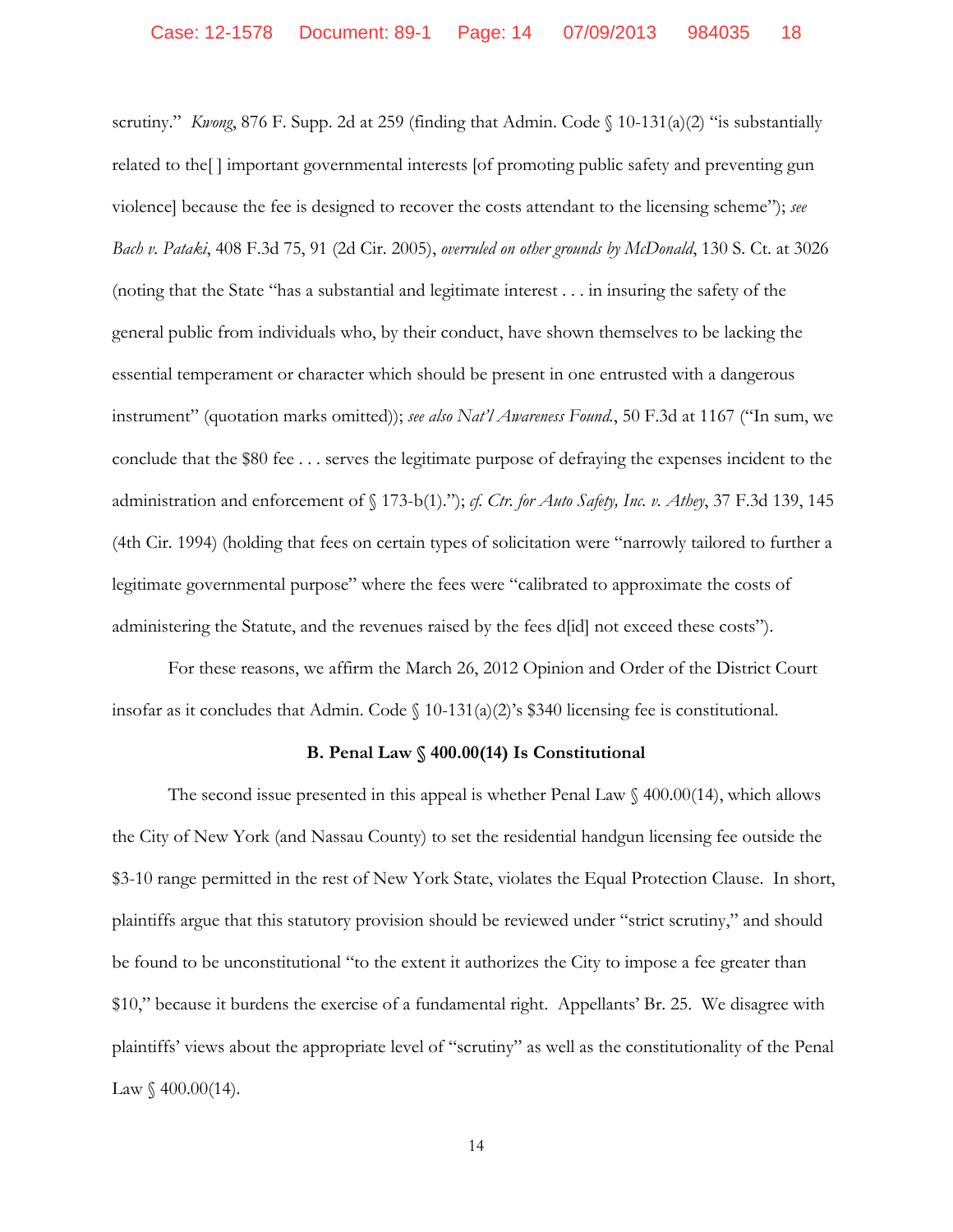### **i. Penal Law § 400.00(14) Is Subject to Rational Basis Review**

Although the Equal Protection Clause "is essentially a direction that all persons similarly situated should be treated alike," *City of Cleburne v. Cleburne Living Ctr., Inc.*, 473 U.S. 432, 439 (1985), it "does not require that all persons be dealt with identically, but it does require that a distinction made have some relevance to the purposes for which the classification is made," *Baxstrom v. Herold*, 383 U.S. 107, 111 (1966).

Here, Penal Law § 400.00(14) simply allows the New York City Council to "fix the fee to be charged for a license to carry or possess a pistol or revolver [in New York City]," while the licensing fee to carry or possess such a firearm outside New York City must be "not less than three dollars nor more than ten dollars as may be determined by the legislative body of the county." N.Y. Penal Law  $\S$  400.00(14).<sup>17</sup> But for the purposes of plaintiffs' Equal Protection challenge, it is perhaps more important to summarize what Penal Law § 400.00(14) does not do. It does not require the New York City Council to charge a higher (or lower) fee than other jurisdictions in the State. It does not restrict other jurisdictions from obtaining a legislative exemption from the \$3-10 fee range like New York City and Nassau County.<sup>18</sup> And it does not allow a local government to charge any fee amount; all license or permit fees in New York cannot exceed "a sum reasonably necessary to cover the costs of the issuance, inspection and enforcement." *See ATM One L.L.C. v. Inc. Vill. of Freeport*, 714 N.Y.S.2d 721, 722 (2d Dep't 2000) (quotation marks omitted). In other words, beyond setting the \$3-10 fee range applicable to most of New York State―which plaintiffs do not contest―Penal Law § 400.00(14) itself does *nothing* to burden anyone's Second Amendment rights.

 $\frac{1}{17}$ As noted above, Nassau County also is exempted by this provision from the \$3-10 licensing fee range.

<sup>18</sup> Moreover, there is no evidence that another local government (other than the City of New York and Nassau County) has sought to set its licensing fee outside of the \$3-10 range, as New York City did. Nor is there any evidence that any such a request was rejected by the New York legislature.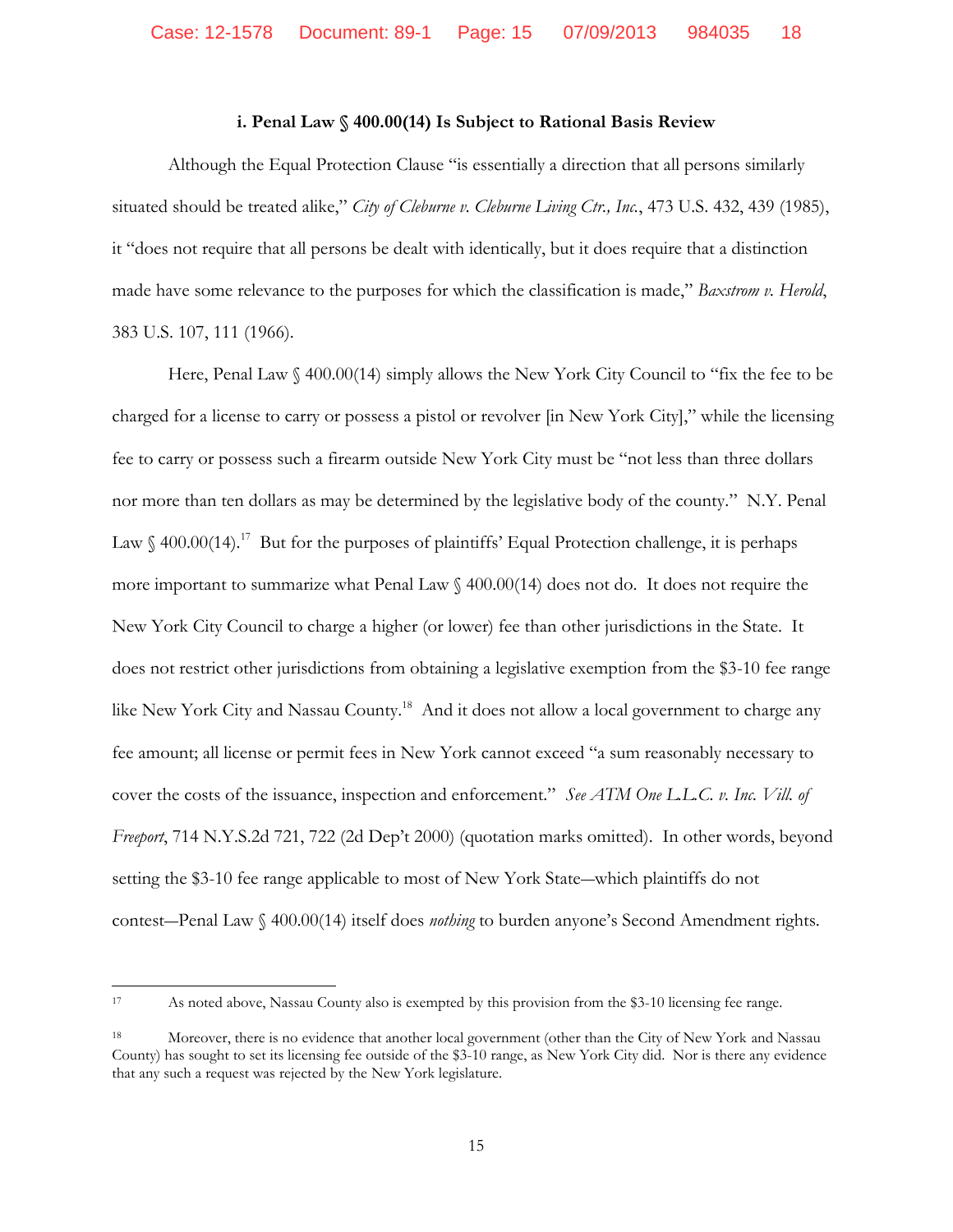In light of what Penal Law  $\ell$  400.00(14) does (and does not do), we agree with the District

Court that rational basis review is appropriate because Penal Law § 400.00(14)'s geographic

classification is not suspect, *see City of Cleburne*, 473 U.S. at 440, and the statute itself does not burden

a fundamental right, *see Romer v. Evans*, 517 U.S. 620, 631 (1996) ("[I]f a law neither burdens a

fundamental right nor targets a suspect class," the legislative classification will be upheld "so long as

it bears a rational relation to some legitimate end.").<sup>19</sup>

# **ii. Penal Law § 400.00(14) Survives "Rational Basis" Review**

Penal Law § 400.00(14) survives rational basis review,<sup>20</sup> which requires only that there be "a

rational relationship between the disparity of treatment and some legitimate governmental purpose,"

In his concurring opinion, Judge Walker suggests that our analysis on this point "blinks reality" and "condones a loophole." Concurrence, at 6, *post*. We respectfully disagree. Like *every* Circuit to have addressed this issue, we simply conclude that plaintiffs should not be allowed to use the Equal Protection Clause "to obtain review under a more stringent standard" than the standard applicable to their Second Amendment claim. *See Woollard v. Gallagher*, 712 F.3d 865, 873 n.4 (4th Cir. 2013) ("[T]o accept [the Appellees' equal protection] theory would be to erase, in one broad stroke, the careful and sensible distinctions that the Fourth Circuit and other courts have drawn between core and noncore Second Amendment protections and to ignore the principle that differing levels of scrutiny are appropriate to each." (internal quotation marks omitted)). Put another way, an Equal Protection claim that is based on the alleged burdening of one's Second Amendment rights should not be reviewed in isolation; whether one's Second Amendment rights are impermissibly "burdened" is necessarily informed by the underlying Second Amendment analysis. As New York City's \$340 licensing fee survives "intermediate scrutiny," the fact that other localities charge a *lower* fee need not be subject to anything more than "rational basis" review.

 $\overline{a}$ <sup>19</sup> To the extent that plaintiffs argue that the fee scheme burdens a fundamental right, it can only be so if it results in New York City (or Nassau County) adopting a fee that itself impermissibly burdens the Second Amendment right. But, as noted above, the \$340 licensing fee required by Admin. Code § 10-131(a)(2) survives "intermediate scrutiny," *see* Discussion Section A.ii, *ante*, and Penal Law § 400.00(14) does not involve a suspect classification. In such circumstances, courts have applied "rational basis" review to Equal Protection claims on the theory that the Second Amendment analysis sufficiently protects one's rights. *See, e.g.*, *Nat'l Rifle Ass'n of Am. v. Bureau of Alcohol, Tobacco, Firearms & Explosives*, 700 F.3d 185, 211-12 (5th Cir. 2012); *Hightower v. City of Boston*, 693 F.3d 61, 83 (1st Cir. 2012) ("Given that the Second Amendment challenge fails, the equal protection claim is subject to rational basis review."); *Nordyke v. King*, 681 F.3d 1041, 1043 n.2 (9th Cir. 2012) (en banc) ("As to the Nordykes' equal protection claim, because the ordinance does not classify shows or events on the basis of a suspect class, and because we hold that the ordinance does not violate either the First or Second Amendments, rational basis scrutiny applies."). And while we are mindful that plaintiffs' Equal Protection claim and Second Amendment claim technically challenge different statutes, this fact strikes us as being a distinction without a difference. Because plaintiffs have not shown that New York City officials have set, or are likely to set, a fee that impermissibly burdens the Second Amendment right, there is no indication that the variance in the levels of protection afforded by Penal Law § 400.00(14) in itself burdens a fundamental right.

<sup>20</sup> Although we conclude that Penal Law  $\sqrt{$400.00(14)}$  survives rational basis review, we make no comment on the wisdom of this particular scheme, which limits all but two localities to a small fee range. Of course, such considerations are for the legislature to determine. *See Williamson v. Lee Optical of Okla.*, 348 U.S. 483, 487 (1955) ("The Oklahoma law may exact a needless, wasteful requirement in many cases. But it is for the legislature, not the courts, to balance the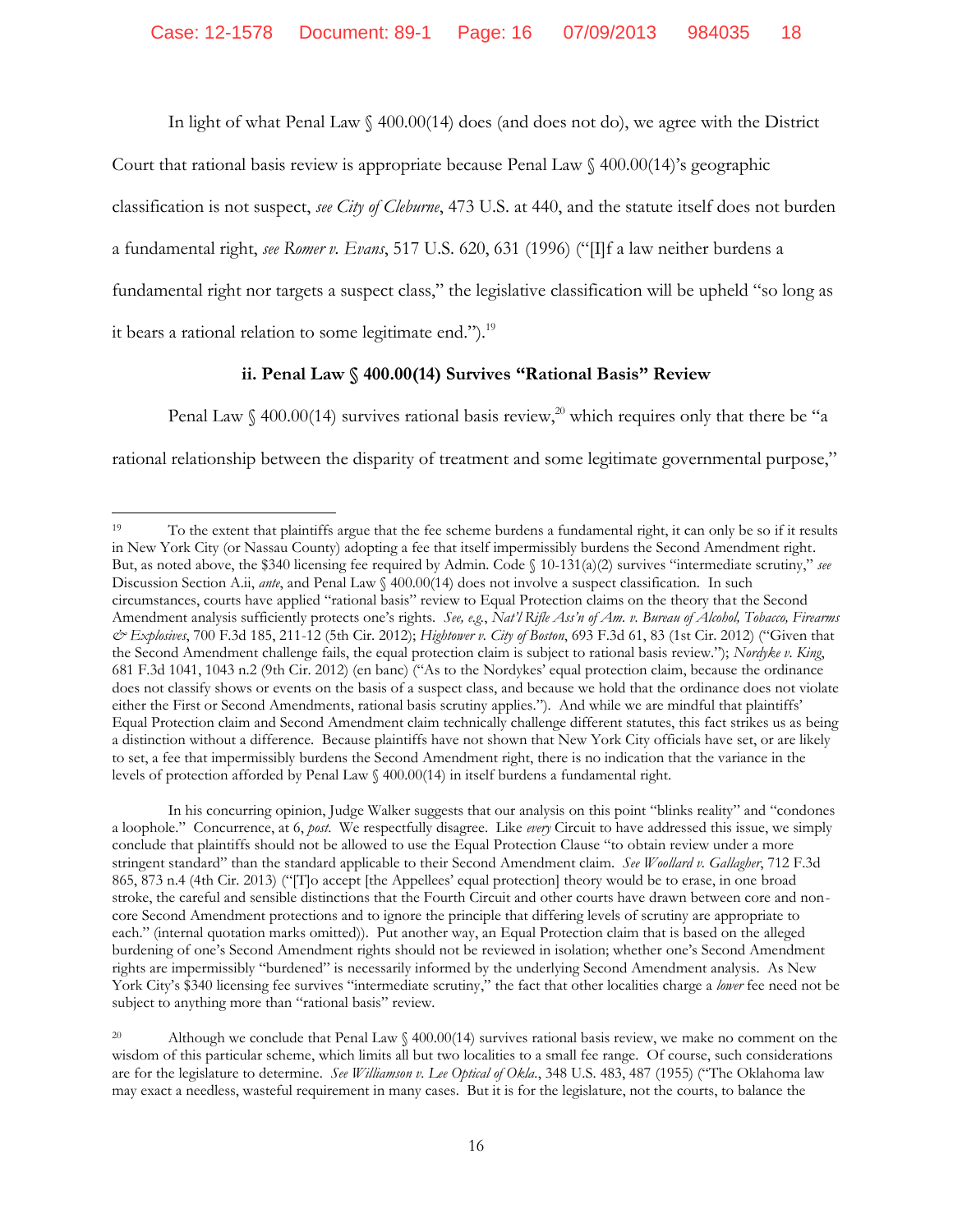for many of the reasons mentioned above regarding Admin. Code § 10-131(a)(2). *See Heller v. Doe*, 509 U.S. 312, 320 (1993).

Plaintiffs do not dispute that the State has a legitimate interest in allowing New York City to recoup the costs incurred by its regulatory schemes more fully. *See* Appellant's Br. 38-39; *see also Thomas v. Chi. Park Dist.*, 534 U.S. 316, 322 (2002) (approving a municipality's use of permits that were designed, at least in part, "to assure financial accountability for damage caused by [an] event"); *Int'l Women's Day March Planning Comm.*, 619 F.3d at 369 ("It is undisputed that San Antonio has a significant interest in recouping the expenses it incurs from the processions held on its streets."); *Nat'l Awareness Found.*, 50 F.3d at 1167 (concluding that that an \$80 fee "serve[d] the legitimate purpose of defraying the expenses incident to the administration and enforcement" of a statutory scheme regarding professional solicitors). Moreover, by providing flexibility to the City of New York to defray the costs of operating this licensing scheme, the State―through Penal Law § 400.00(14)―helps ensure that New York City's licensing scheme is adequately funded, thereby allowing it to function properly. *See Cox*, 312 U.S. at 577 ("The suggestion that a flat fee should have been charged fails to take account of the difficulty of framing a fair schedule to meet all circumstances, and we perceive no constitutional ground for denying to local governments that flexibility of adjustment of fees which in the light of varying conditions would tend to conserve rather than impair the liberty sought."); *cf. Avery v. Midland Cnty.*, 390 U.S. 474, 485 (1968) ("The Constitution does not require that a uniform straitjacket bind citizens in devising mechanisms of local government suitable for local needs and efficient in solving local problems."). Indeed, as "[e]very application [under N.Y. Penal Law § 400.00(1)-(4)] triggers a local investigation by police into the applicant's mental health history, criminal history, [and] moral character," *Kachalsky*, 701

advantages and disadvantages of the new requirement."); *cf. Hearne v. Bd. of Educ. of Chi.*, 185 F.3d 770, 774-75 (7th Cir. 1999) (upholding a statute under rational basis review that treated Chicago differently than the rest of Illinois with regard to certain employment rights for school teachers).